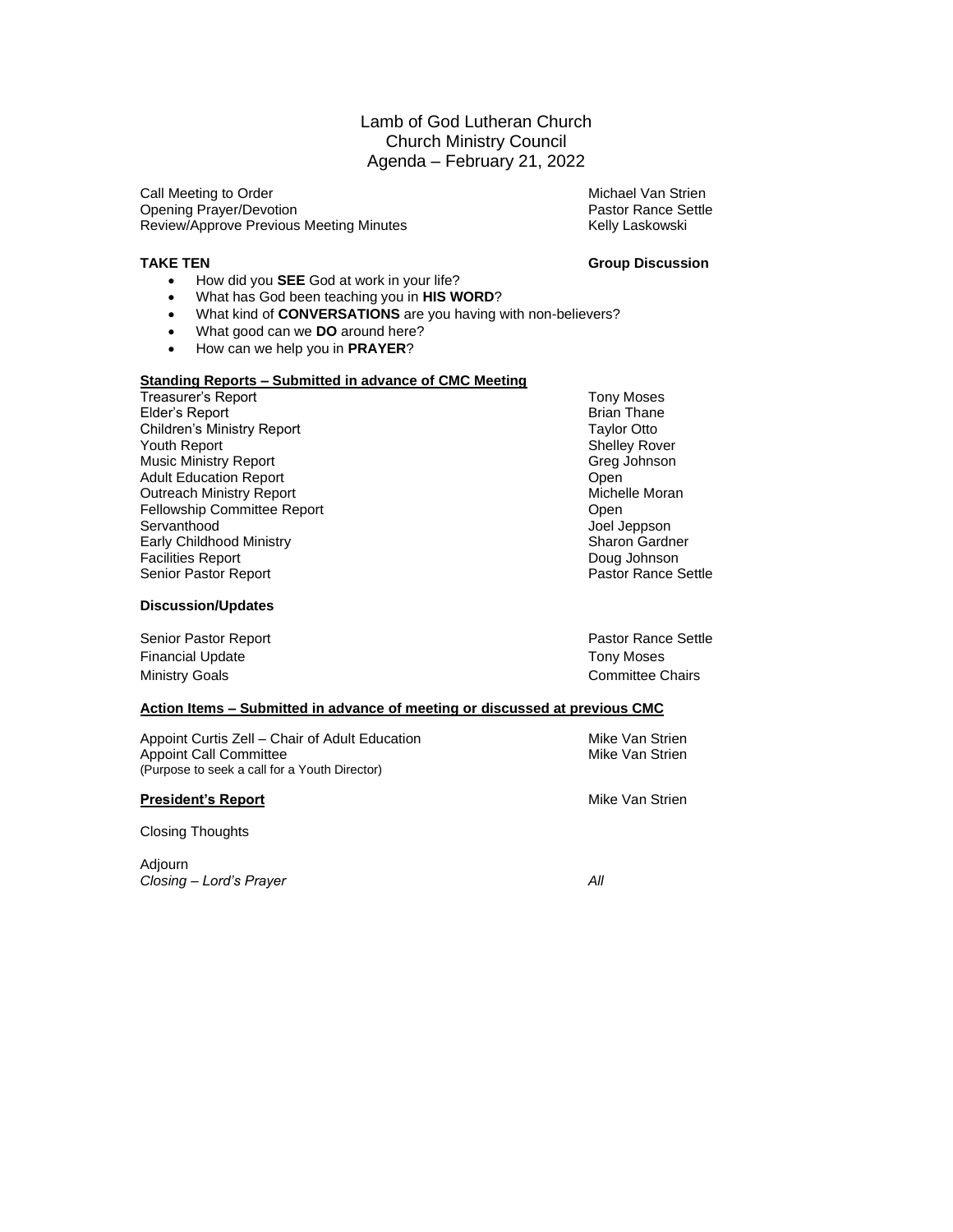**12:51 AM 02/15/22 Cash Basis**

#### **Lamb of God Lutheran Church Income and Expense Report FY2021-2022 January 2022**

|                                            | Jan 22      | <b>Budget</b> | \$ Over Budget |          |          | Jul '21 - Jan 22 YTD Budget \$ Over Budget Annual Budget |             |
|--------------------------------------------|-------------|---------------|----------------|----------|----------|----------------------------------------------------------|-------------|
| Ordinary Income/Expense                    |             |               |                |          |          |                                                          |             |
| Income                                     |             |               |                |          |          |                                                          |             |
| 4000 - CHURCH INCOME                       |             |               |                |          |          |                                                          |             |
| 4010 - Contributions Income                |             |               |                |          |          |                                                          |             |
| 4011 · Envelopes                           | 107,850     | 109,300       | (1, 450)       | 711,517  | 660,825  | 50,692                                                   | 1,162,147   |
| 4012 - Plate                               | 4,204       | 6,250         | (2,046)        | 60,144   | 43,750   | 16,394                                                   | 75,000      |
| 4013 - Sunday School                       | $\Omega$    | 42            | (42)           | 5        | 292      | (287)                                                    | 500         |
| Total 4010 Contributions Income            | 112,054     | 115,592       | (3,537)        | 771,666  | 704,867  | 66,799                                                   | 1,237,647   |
| Total 4020 - Designated Expense Reduction  | 100         | $\mathbf 0$   | 100            | 2,150    | 1,000    | 1,150                                                    | 8,500       |
| Total 4030 · Miscellaneous Income          | 77          | $\mathbf 0$   | 77             | 2,263    | 600      | 1,663                                                    | 700         |
| 4040 Contingency Allocation                | $\pmb{0}$   | $\mathbf 0$   | 0              | 0        | 0        | $\mathbf 0$                                              | 30,000      |
| Total 4000 - CHURCH INCOME                 | 112,231     | 115,592       | (3,360)        | 776,080  | 706,467  | 69,613                                                   | 1,276,847   |
| 4500 - ECM INCOME                          |             |               |                |          |          |                                                          |             |
| 4510 - Registration                        | 275         |               |                | 28,820   | 35,000   | (6, 180)                                                 | 35,000      |
| 4511 - Tuition                             | 34,891      | 30,000        | 4,891          | 180,580  | 150,000  | 30,580                                                   | 270,000     |
| 4516 - Enrichment                          | $\mathbf 0$ | 1,100         | (1, 100)       | 0        | 2,200    | (2,200)                                                  | 2,200       |
| Total 4500 - ECM INCOME                    | 35,166      | 31,100        | 4,066          | 209,400  | 187,200  | 22,200                                                   | 307,200     |
| <b>Total Income</b>                        | 147,397     | 146,692       | 705            | 985.480  | 893,667  | 91,813                                                   | 1,584,047   |
| <b>Expense</b>                             |             |               |                |          |          |                                                          |             |
| 5000 - CHURCH EXPENSES                     |             |               |                |          |          |                                                          |             |
| Total 50 - SALARY/BENEFITS                 | 62,373      | 70,459        | (8,086)        | 418,531  | 427,625  | (9,094)                                                  | 758,837     |
| Total 51 - BENEFITS/PAYROLL TAXES          | 19,806      | 20,191        | (385)          | 128,736  | 135,993  | (7, 258)                                                 | 236,950     |
| Total 52 - ALLOWANCES                      | 102         | 342           | (239)          | 957      | 2,392    | (1, 435)                                                 | 4,100       |
| Total 53 - CONFERENCES/CONT ED/INTERNSHIPS | (2, 375)    | 2,667         | (5,042)        | 758      | 6,667    | (5,909)                                                  | 8.500       |
| Total 54 - CONTRACTORS                     | 3,742       | 4,233         | (491)          | 26,161   | 29,133   | (2,972)                                                  | 49,750      |
| Total 55 - PASTORAL MINISTRY               | 125         | 372           | (247)          | 2,494    | 3,440    | (946)                                                    | 5,800       |
| Total 56 - MUSIC MINISTRY                  | $\mathbf 0$ | 79            | (79)           | 3,722    | 4,604    | (882)                                                    | 7,950       |
| Total 67 - MULTI-MEDIA MINISTRY            | $\mathbf 0$ | 63            | (63)           | 64       | 438      | (374)                                                    | 750         |
| Total 57 - ELDER MINISTRY                  | 0           | 0             | $\pmb{0}$      | 444      | 375      | 69                                                       | 1,375       |
| Total 68 - CARE MINISTRY                   | $\mathbf 0$ | 183           | (183)          | 1,127    | 1,283    | (157)                                                    | 2,200       |
| Total 58 - OUTREACH MINISTRY               | 9,967       | 10,446        | (480)          | 70,205   | 73,125   | (2,920)                                                  | 125,357     |
| <b>Total 59 - EDUCATION MINISTRY</b>       | 33          | 17            | 16             | 198      | 117      | 81                                                       | 200         |
| Total 60 - EARLY CHILDHOOD MINISTRY        | 1,574       | 707           | 867            | 11,978   | 10,609   | 1,370                                                    | 16,200      |
| Total 61 - CHILDREN'S MINISTRY             | $\mathbf 0$ | 1,579         | (1,579)        | 1,868    | 3,354    | (1, 486)                                                 | 13,850      |
| Total 62 - YOUTH MINISTRY                  | 0           | 158           | (158)          | 757      | 3,308    | (2,551)                                                  | 4,100       |
| Total 63 - FELLOWSHIP MINISTRY             | 86          | 333           | (248)          | 1,363    | 2,333    | (971)                                                    | 4,000       |
| Total 64 - SERVANTHOOD MINISTRY            | $\mathbf 0$ | 21            | (21)           | 508      | 1,046    | (538)                                                    | 1,650       |
| 65 - FACILITIES/FINANCE MINISTRIES         |             |               |                |          |          |                                                          |             |
| Total 650 - ADMINISTRATIVE                 | 1,647       | 2,383         | (737)          | 11,357   | 16,683   | (5,326)                                                  | 28,600      |
| Total 651 - IT SUPPORT & EQUIPMENT         | 3,042       | 3,008         | 34             | 16,993   | 21,962   | (4,969)                                                  | 37,000      |
| Total 652 - INSURANCE & MAINTENANCE        | 4,415       | 5,700         | (1, 285)       | 32,518   | 39,900   | (7, 382)                                                 | 83,000      |
| Total 653 - ANNUAL BUILDING EXPENSES       | 892         | 1,650         | (758)          | 6,123    | 8,700    | (2,577)                                                  | 11,600      |
| Total 654 - UTILITIES                      | 7,270       | 7,367         | (97)           | 33,661   | 37,066   | (3, 405)                                                 | 73,900      |
| Total 655 - MAJOR/MINOR EXPENDITURES       | $\Omega$    | 417           | (417)          | $\Omega$ | 2,917    | (2, 917)                                                 | 5,000       |
| Total 656 - LOANS & INTEREST               | 7,728       | 8,272         | (544)          | 58,098   | 60,818   | (2,720)                                                  | 102,178     |
| Total 65 - FACILITIES/FINANCE MINISTRIES   | 24,993      | 28,796        | (3,803)        | 158,750  | 188,046  | (29, 296)                                                | 341,278     |
| Total 66 - CMC MINISTRY                    | 0           | 0             | $\mathbf 0$    | 875      | 1,000    | (125)                                                    | 1,200       |
| Total 5000 - CHURCH EXPENSES               | 120,426     | 140,647       | (20, 221)      | 829,495  | 894,888  | (65, 393)                                                | 1,584,047   |
| <b>Total Expense</b>                       | 120,426     | 140,647       | (20, 221)      | 829,495  | 894,888  | (65, 393)                                                | 1,584,047   |
| <b>Net Ordinary Income</b>                 | 26,971      | 6.045         | 20,926         | 155.985  | (1, 222) | 157.207                                                  | $\mathbf 0$ |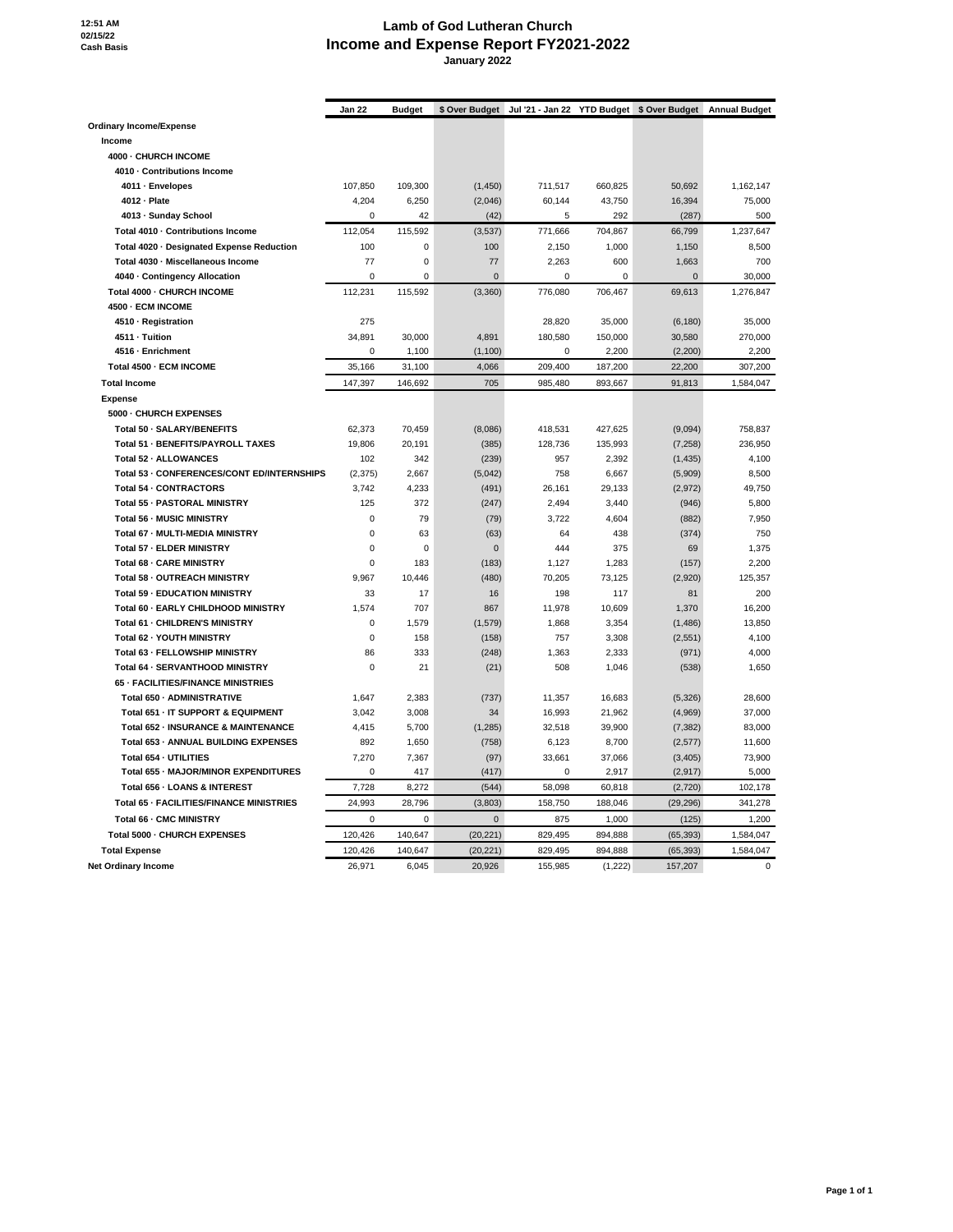## **LOG CMC Elder Board Report**

February 21, 2022

### **The following topics were covered during the February 12, 2022 Elder Board Meeting**:

- Monthly Elder Board meetings continue to be held the  $2<sup>nd</sup>$  Saturday of every month.
	- o The February 12, 2022, Elder Board meeting was held virtually and led by Brian Thane. The meeting started promptly at 8:00 am and ended by 10:30 am.
		- o For Elder meetings, virtual connections or call-in conferencing are available via MS TEAMs for those Elders unable to attend in person due to travel or other scheduling conflicts.
		- o The Elder Devotionals, led by Pastor Settle, are covering the Large Catechism.
		- o The Elder Board Training Sessions, led by Pastor Payne from material published by CPH, entitled, "*Pastors & Elders Caring for the Church and One Another*", resumed during the February 2022 Elder meeting and covered Chapter 2 (*Elders at Work*), Lessons 1-5. The Elder Training is for both new & existing Elders.
		- o The Elder Board's next meeting is scheduled for March 12, 2022.
- The Elder Board welcomed three (3) new Elders: Corey Smith, John Camp, and Steven Ollek.
	- o New Elder Installation is planned for Sunday, February 27, 2022, for both services.
	- o New Elders have been assigned their flocks.
	- o All Elders have been requested to send either "*Welcome/Introductory/Greetings*" letters or "*Flock Follow-up*" letters to their assigned flocks for new and continued relationship building.
	- $\circ$  The Elder roster now currently stands at twenty-three (23) Elders and will allow us to more evenly spread out the flocks and to provide proper coverage for all congregational members.
- At this time, the following LOG Church Worship Service protocols, remain in effect:
	- o Worship Service options (in person, and online)
	- o Seating arrangements (normal pew seating, and individual chairs along the perimeter)
	- o Mask requirements (optional, with or without)
		- Encourage masks, as appropriate
	- o Elbow bumps with those outside of your family during Greeting/Sharing of Peace
	- o Communion (will continue to be administered at the Altar rail **w/ Elders wearing masks during distribution only** (a consideration to help to make others feel comfortable), and at pew ends per individual preference)
		- Spatial distancing by family groups is advised when coming to the rail for Holy Communion.
		- The Common Cup remains available.
	- o Offering will remain "as is" using the secured offering boxes due to the limited number of Usherers available.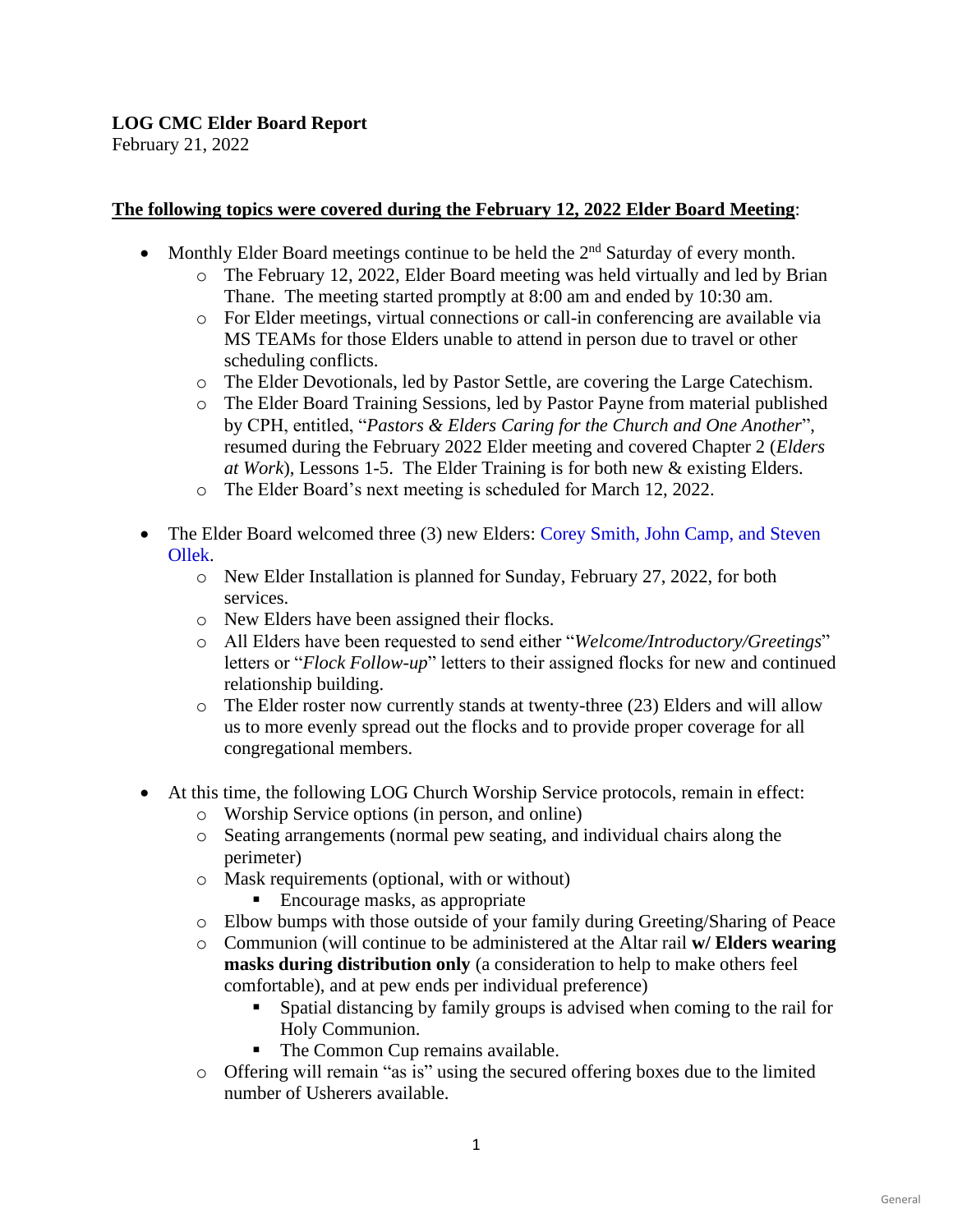- o For general health considerations, if one is sick or is not feeling well, please stay home for the safety and well-being of others. Thank you.
- The Elder Board is continuing to review the **Inactive Member List** of those who have not attended church services in several years. The Elder Board is determining who needs a follow-up call and who needs to be removed from the church rolls. Memberships have not yet been terminated but must be reviewed for verification of membership status.

### **Respectfully submitted by Brian Thane**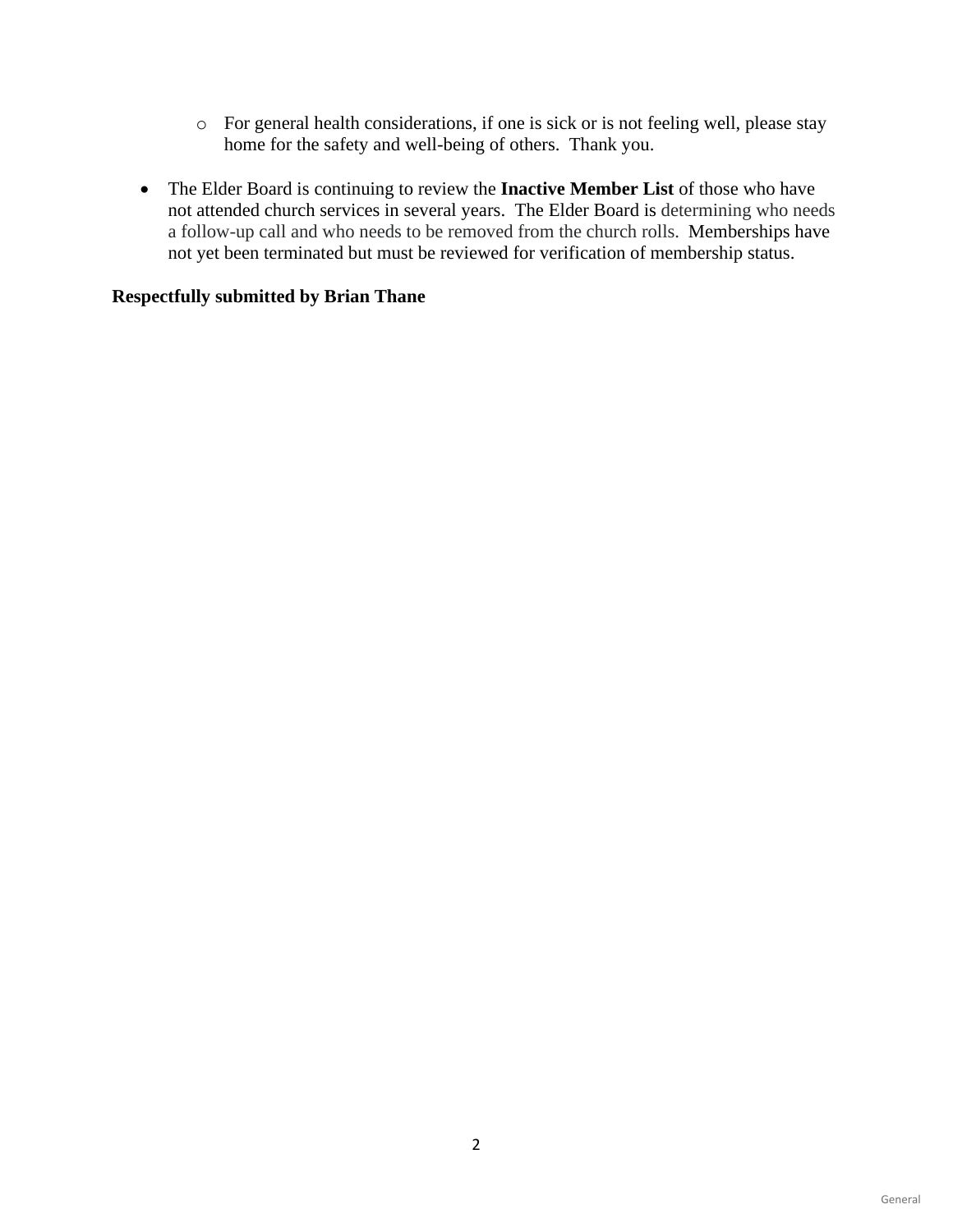# Music Ministry Report February 2022

Sunday, February 27-Transfiguration Sunday & Installation of Elders

8:00am: Chancel Choir, Children's Choir & Chimes, Handbell Choir, Joyful Youth Bells, Orchestra

10:30am: Chancel Choir, Children's Choir & Chimes, Handbell Choir, Joyful Youth Bells, Orchestra; Youth Band

Wednesday, March 2-Ash Wednesday 12pm: Organ Only 7:15pm: Chancel Choir

Sunday, March 6-Lent 1 8:00am: Harp 10:30am: Floodgate Band

Wednesday, March 9 12pm: Harp 7:15pm: Harp

Sunday, March 13-Lent 2 8:00am: Organ Only 10:30am: Chancel Choir & Floodgate Band

Wednesday, March 16 12pm: Harp 7:15pm: Harp

Sunday, March 20-Lent 3 8:00am: Chancel Choir & Handbells 10:30am: Grace Alone Singers & Handbells

Concerts: Sunday, March 6 at 5pm-Dallas Asian Winds Monday, March 21 at 7pm-Concordia Seminary Choir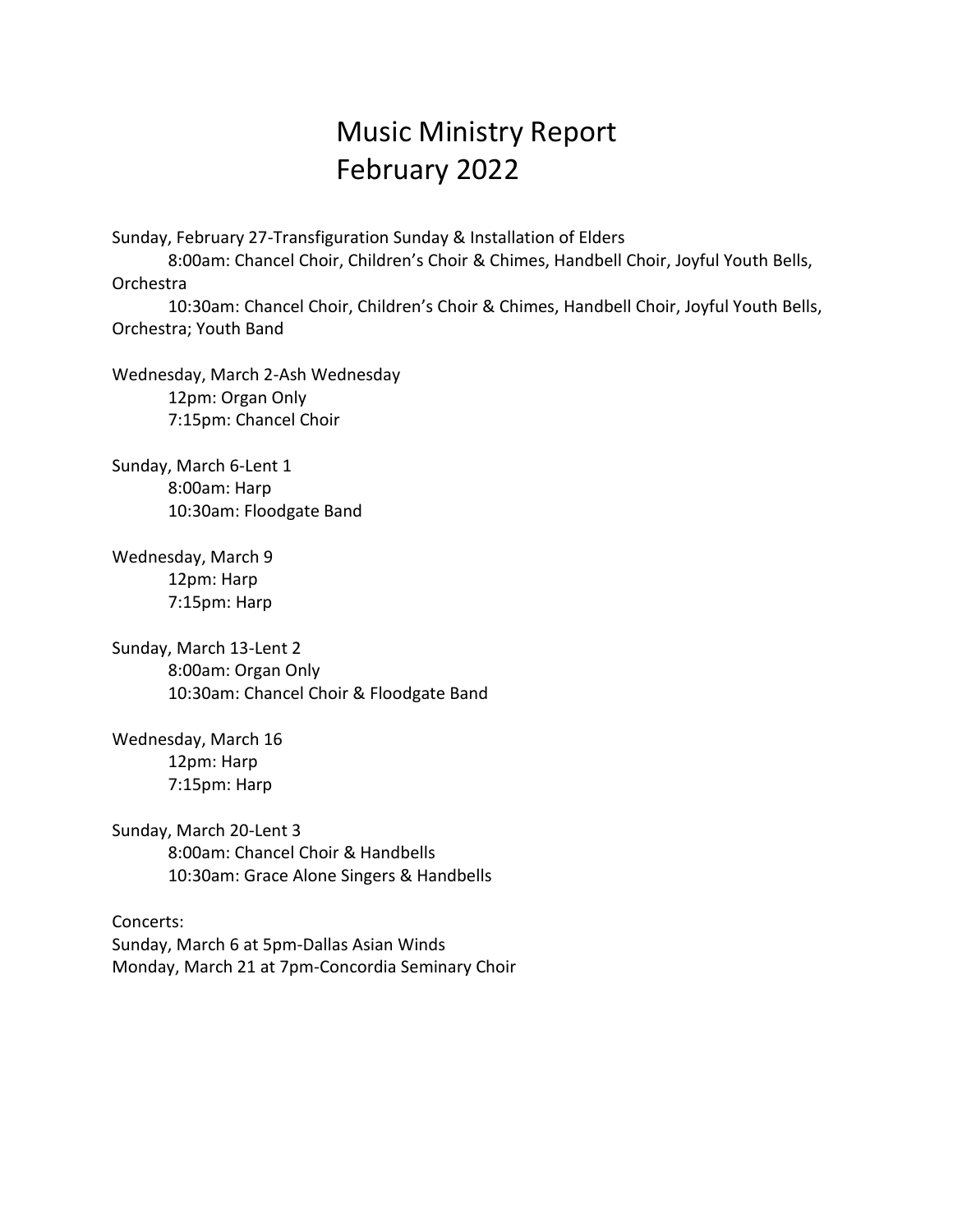# Early Childhood Ministry Report

February 2022

- Enrollment 2021-2022 school year = 104 Students
- Had a wonderful ECM Sunday with Local Missions weekend celebrated our teachers & students
- Rolled out Registration for 2022-2023 we continue to get calls and schedule tours daily
- Working on staff evaluations, budget, and goals for 2022-2023
- 2022-2023 Calendar is being finalized
- Please join us in praying for our school ministry, staff, students, and families.

### **UPCOMING EVENTS**:

**February 10**- Family Open House 6:00-7:00pm **February 14 & 15**- Valentine Parties **February 16-** Hangout with Hannah **February 17-** Training & Team Time, 2:15-3:30pm **February 21- School Closed** (*LISD Holiday)* February 22-100<sup>th</sup> Day Tentative M-F Classes **February 24 & 25-** Pajama Days **March 8-** Training & Team Time, 2:15-3:30 **March 11- School Closed** (LISD Early Release) **March 14-18-** Spring Break**/School Closed** *(LISD Holiday)* **March 23 & 24-** Popcorn with Pastor **March 28-** Hangout with Hannah **March 30 & 31-** Spring Pictures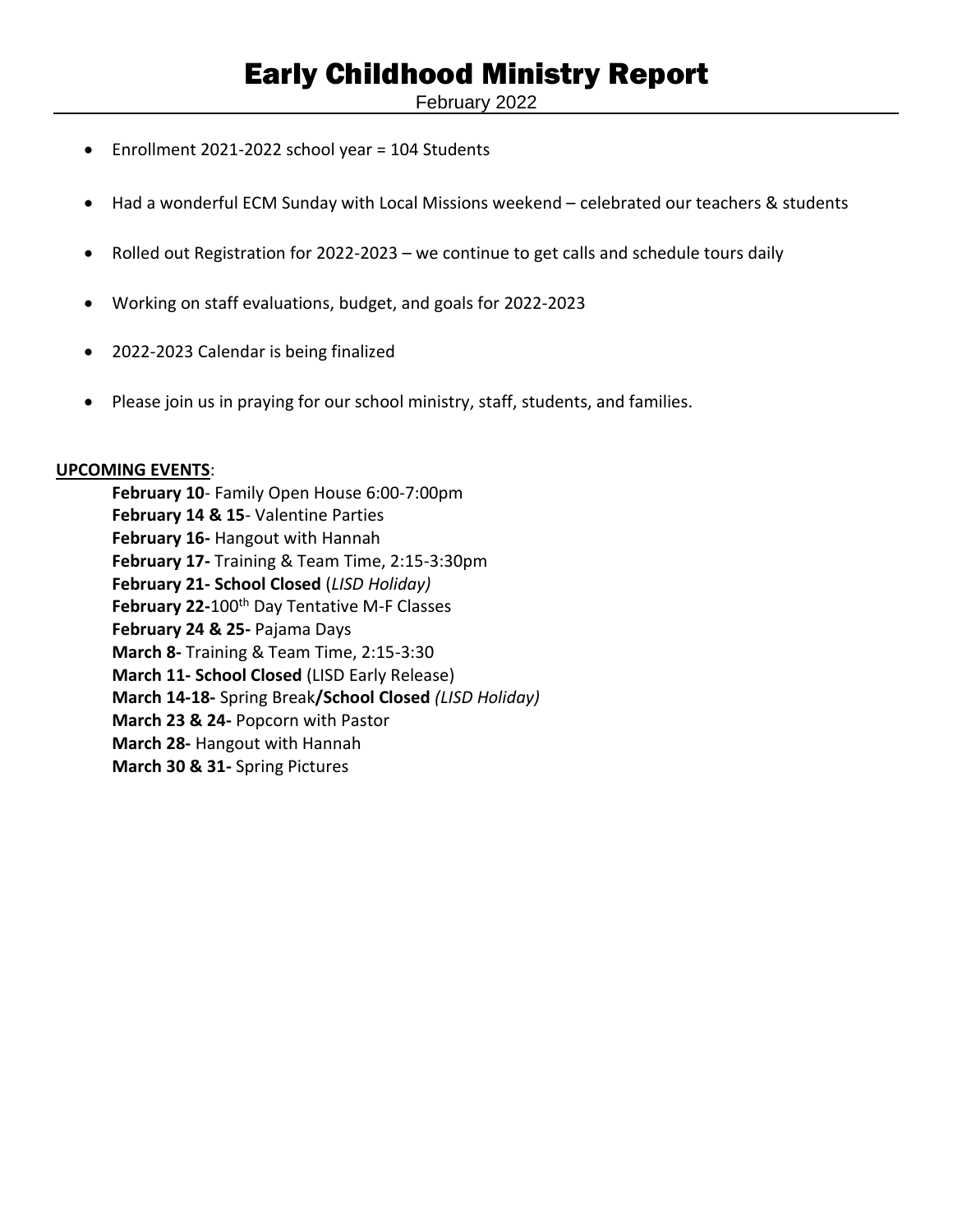# **Lamb of God Lutheran Church Elder Board Ministry Goals 2022**

The Elder Board Ministry of Lamb of God Lutheran Church serves the congregation by ensuring worship services are carried out according to Holy Scripture and the Doctrines of the Lutheran Church Missouri Synod (LCMS), and to faithfully execute their duties according to the LOG Elder Practices Manual.

- Elder Board Ministry Goals
	- o Continue to assist with care of Pastors and Church Staff.
	- o Ensure LOG Congregational membership is prayerfully served.
	- o Assist with Sunday worship services.
	- o Ensure Confirmation students are receiving instructions accordingly.
- Current Opportunities
	- o Seeking to encourage greater connection of the Elder Board with the members of Lamb of God by increasing the Elder ranks.
		- The LOG Elder Board roster is currently at 23 Elders.
	- o Providing prayerful support in the LOG CMC's and Congregation's quest to fill the vacant position of Director of Youth Ministry.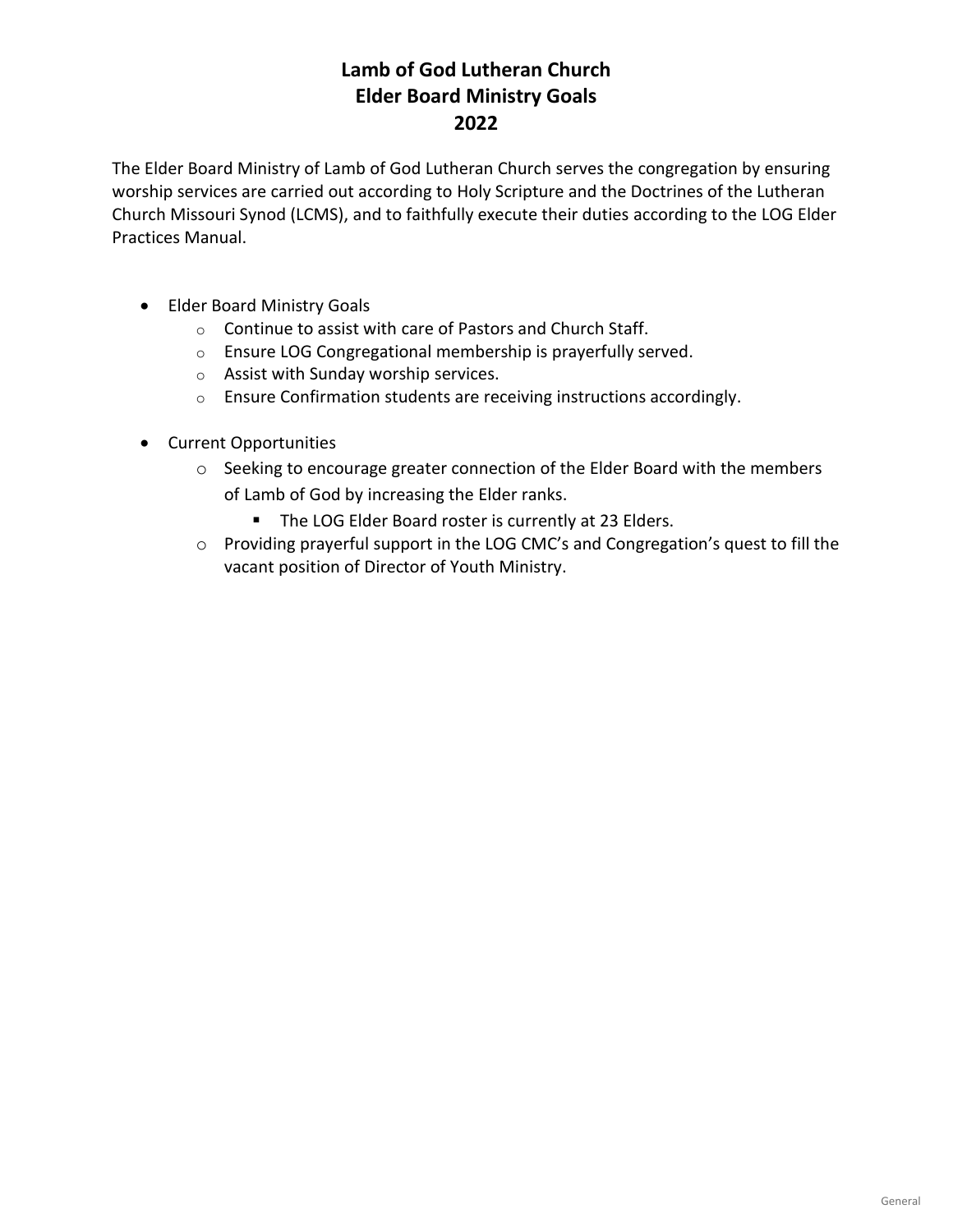## **FAMILY MINISTRY Children's Ministry Goals – 2022-2023 Congregational Goals**

- 1. SERVE: LOG Family participates in one ministry "What is Your +1?"
- 2. WORD: Encourage Bible study participation "Be in the Word"
- 3. INVITE: Extend an Invitation to others to Worship with us "Bring a Friend"

### **Children's Ministry Internal Goals**

- Provide an encouraging, uplifting, and fun environment for children to learn about and worship our Lord and Savior. (CMG #2)
- In a post pandemic year, we continue to focus on recruiting volunteers for Children's Board, VBS, teaching Sunday School, etc. (CMG #1)
	- o Purchase quality curriculum that makes volunteer teaching easy
	- $\circ$  Build back a Children's Ministry Board for assistance with feedback and help organizing events.
- Work to improve communication to/from the congregation regarding ministry activities. (CMG #2/3)
	- o Assimilating new families into our children's ministry program
- Continue to provide more opportunities for our Congregation to be involved with our children. Crossgenerational ministry. (CMG #1)
- Work to reenergize our ministry and encourage families of all ages to return to gathered worship and fellowship in a pandemic year. (CMG #3)
	- $\circ$  Provide fellowship events specifically for our families (Family Zoo Day, Family Pumpkin Patch Day, Family Day, etc.) that further relationships, which increases engagement.
		- Provide low stress/obligation and high fellowship opportunities.
	- o Engage our young baptism and visiting families in assimilation opportunities and connection to small groups.
- Provide a fun and safe space for children in our Children's Wing (CMG #2)
	- $\circ$  Update our Sunday School classrooms, through use of decorations and technology
- Continue to support Sunday childcare program. (CMG #2/3)
	- o Extend worship service audio into childcare room(s) for caregivers
	- $\circ$  Provide a more detailed safety plan to our workers as directed from leadership

### **Children's Ministry External Goals**

- Continue to be present in our community: Local Missions Weekend 2023 (Family/Children's component) (CMG #3)
	- o Consider promoting Local Missions weekend 2023 as a LOG wide event.
	- $\circ$  Schedule hours (Youth Ministry Staff) for ministry outreach in public locations (e.g., Edison Coffee Co., Parker Square, etc.) to allow for organic witnessing and discipleship. (CMG #3)
	- $\circ$  Be present in Preschool Big events and monthly connection opportunities... "Hang out with Hannah", "Popcorn with Pastor".
- Work to foster young family small groups to setup support systems. (CMG #2)
- Plan/Coordinate events that encourage relational opportunities for our families: VBS Program, Sunday School classes, fellowship events. (CMG #2/3)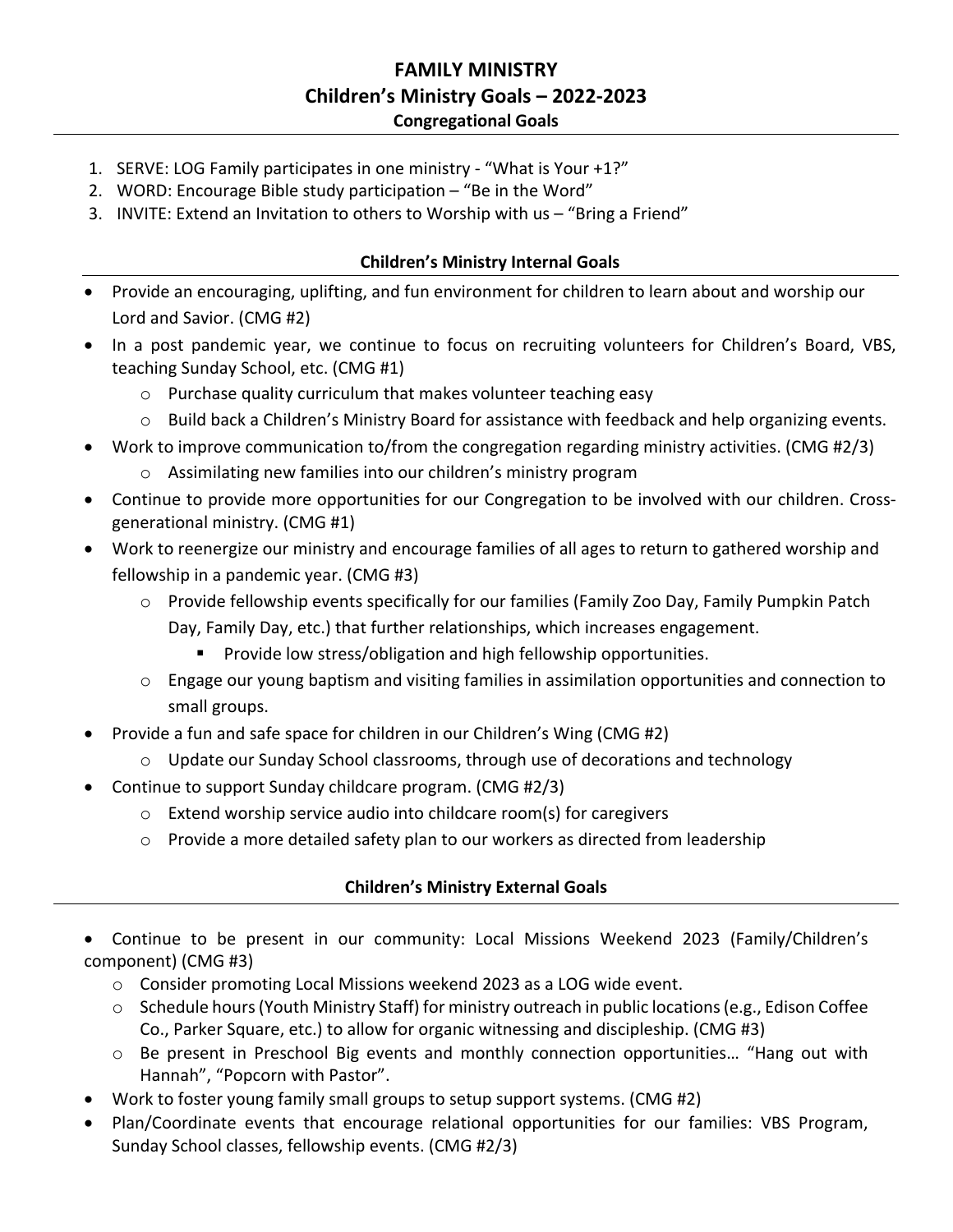- 1. SERVE: LOG Family participates in one ministry "What is Your +1?"
- 2. WORD: Encourage Bible study participation "Be in the Word"
- 3. INVITE: Extend an Invitation to others to Worship with us "Bring a Friend"

## **Youth Ministry Internal Goals**

- Identify next youth president (in early 2023) as Shelley Rover serves as our current Youth Ministry representative
- Work to continue overall communication from our youth ministry within the congregation
	- o Welcome new families to our youth ministry program
- Provide opportunities for our Congregation to be involved with our students. Crossgenerational ministry. (CMG #1)
	- o Confirmation Sunday & High School Senior Sunday
- Increase adult/parent volunteer engagement in Youth Ministry, both as helping hands, but also to mentor to our youth. Fathers/men are especially needed. (CMG #1)
- Mentor and disciple High School Student Leadership Team, so that they are equipped to mentor fellow students. (CMG #1)
	- Seek group building and team training opportunities with our team.
	- Support regular engagement of our "Youth Houses." (Leadership is assigned a youth 'small group' that they check-in with and encourage throughout the year.)
- Build upon established Youth Board roles, through meetings: (CMG #1)
	- Actively recruit new Youth Board members (annually)
	- Offer free and low-cost online training opportunities for volunteers.
- Provide opportunities for further faith strengthening within our youth: Attend Peace Retreat, NYG, dynamic Youth Conferences opportunities, etc. (CMG #2)
- Build and support weekly Youth classes: (CMG #2)
	- Help promote Youth led initiatives such as leading elements of common ground.
- Continue to provide monthly fellowship events for Middle/High School, if desired by students as reflected by attendance.
- Continue to work with LOG Staff on building a family ministry model that seeks to serve both Youth and Children's individually but allows for shared opportunities.
- Revitalize Confirmation Program with a family ministry focus through greater parental involvement, *beginning at an earlier age*. (CMG #2)
- Continue to retain and recruit teachers to our program (CMG #1)
- Bridge the gap between Youth Ministry and other LOG ministry (E.g., Altar Guild, HCS, Children's Ministry, Ushering, etc.) (CMG #1)
- Mission Trip 2023 Fundraising:
	- Continue opportunities to raise funds on our own (Spirit Night Out, Parent Night Out, etc.)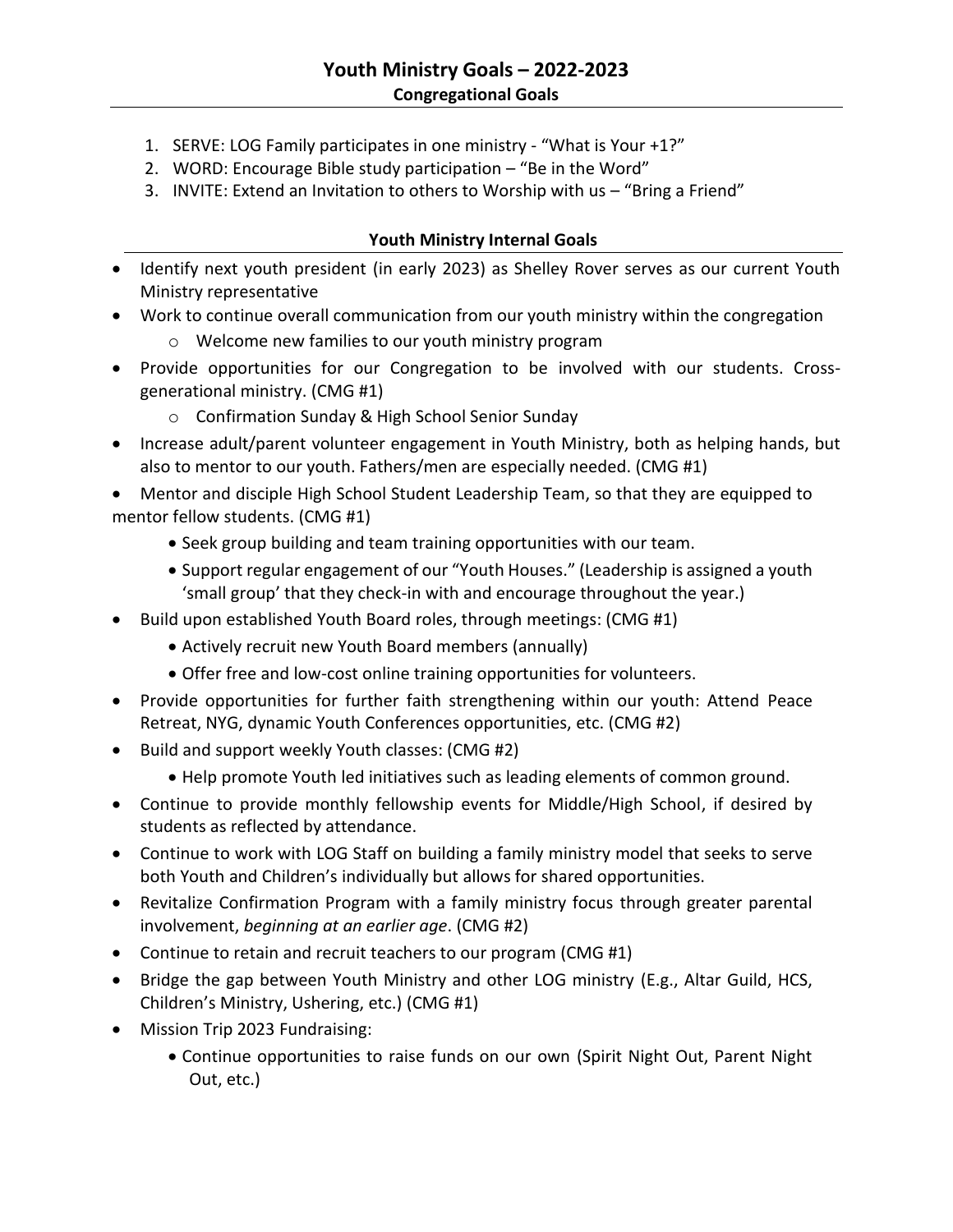- Promote servanthood in our community: Local Missions Weekend and other opportunities as they present themselves. (CMG #1)
	- Consider promoting Local Missions weekend 2023 as a LOG wide event. For example, on Mission Sunday, having every family volunteer in some form or fashion.
- Provide 1-2 "Bring a Friend' youth events: "Friendsgiving", "Friendsmas". (CMG #3)
- Schedule hours (Youth Ministry Staff) for ministry outreach in public locations (e.g., Edison Coffee Co., Parker Square, etc.) to allow for organic witnessing and discipleship. (CMG #3)
- Develop and promote events that can meet family formation needs, both inside and outside the LOG family. Events such as: Mother/ Daughter and Father/Son Retreats. (CMG #2)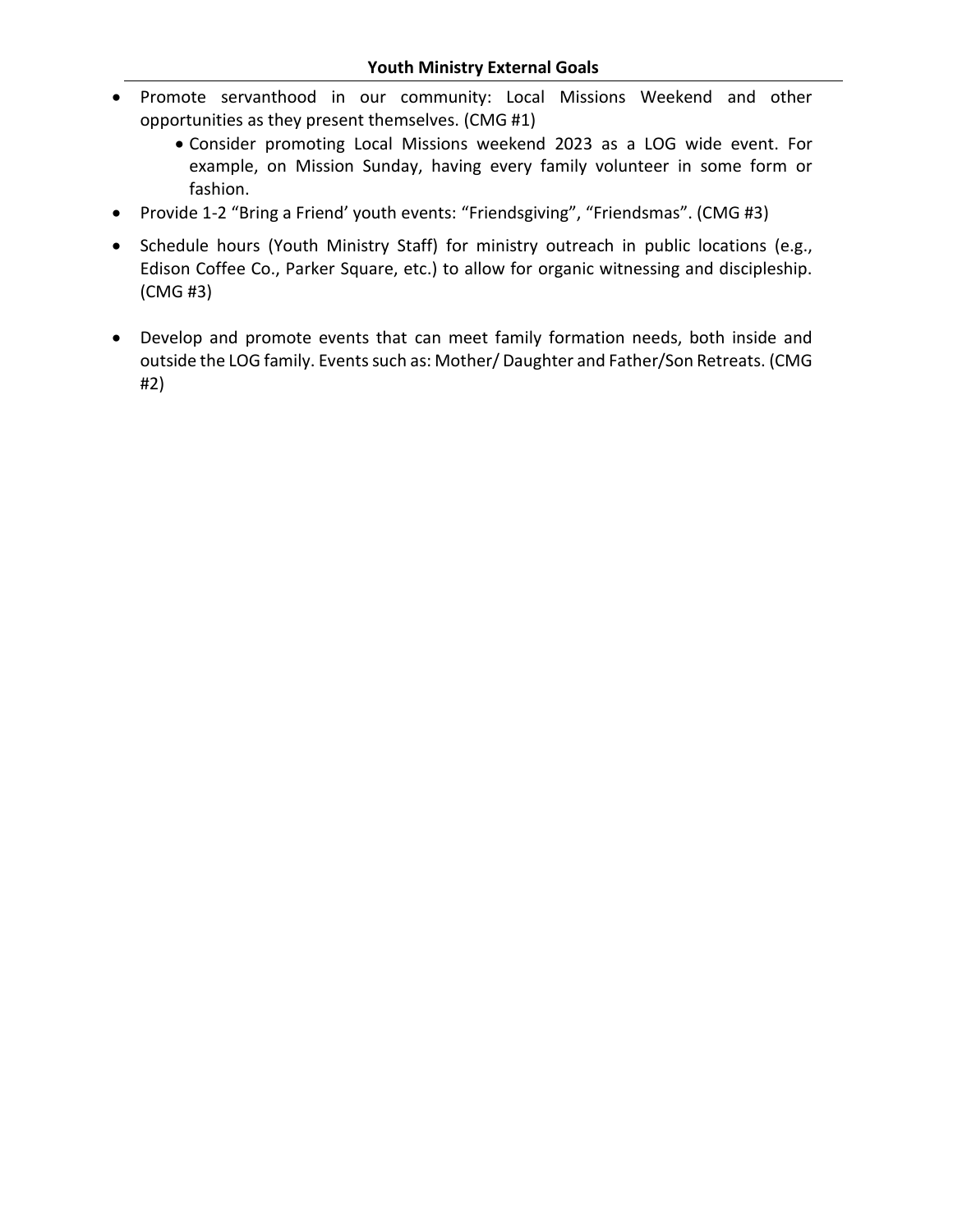- 1) Continued Bible study after Praise Band rehearsals to teach the Word of God.
- 2) Target new members and the next generation of musicians to serve in worship by asking and inviting them.
- 3) Inclusion programs for new musicians including Summer Choir Sundays and Jam with the Band Nights in August.
- 4) Musically support Stewardship education within the context of worship.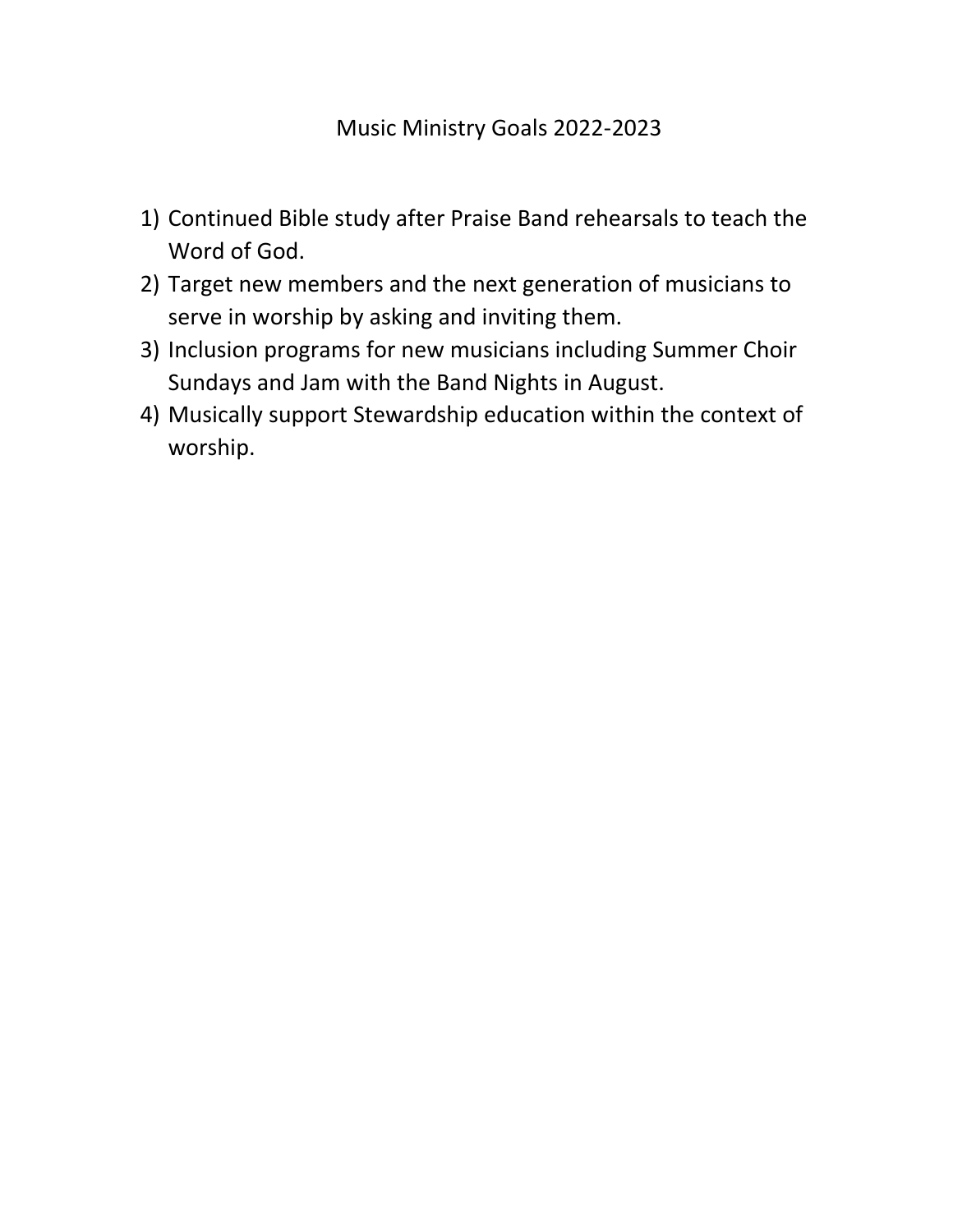# 2022 Servanthood Goals

- 1. Serve:
	- Promote and educate congregation on Serve link on LOG.org
	- Encourage ministry groups to advertise opportunities on Serve
- 2. Assimilation:
	- Promote serve opportunities to New Member classes
	- Help with New Member Sundays
- 3. Stewardship:
	- Freedom to Act Campaign (continue updates and encourage new participation)
	- Help with annual Stewardship campaign